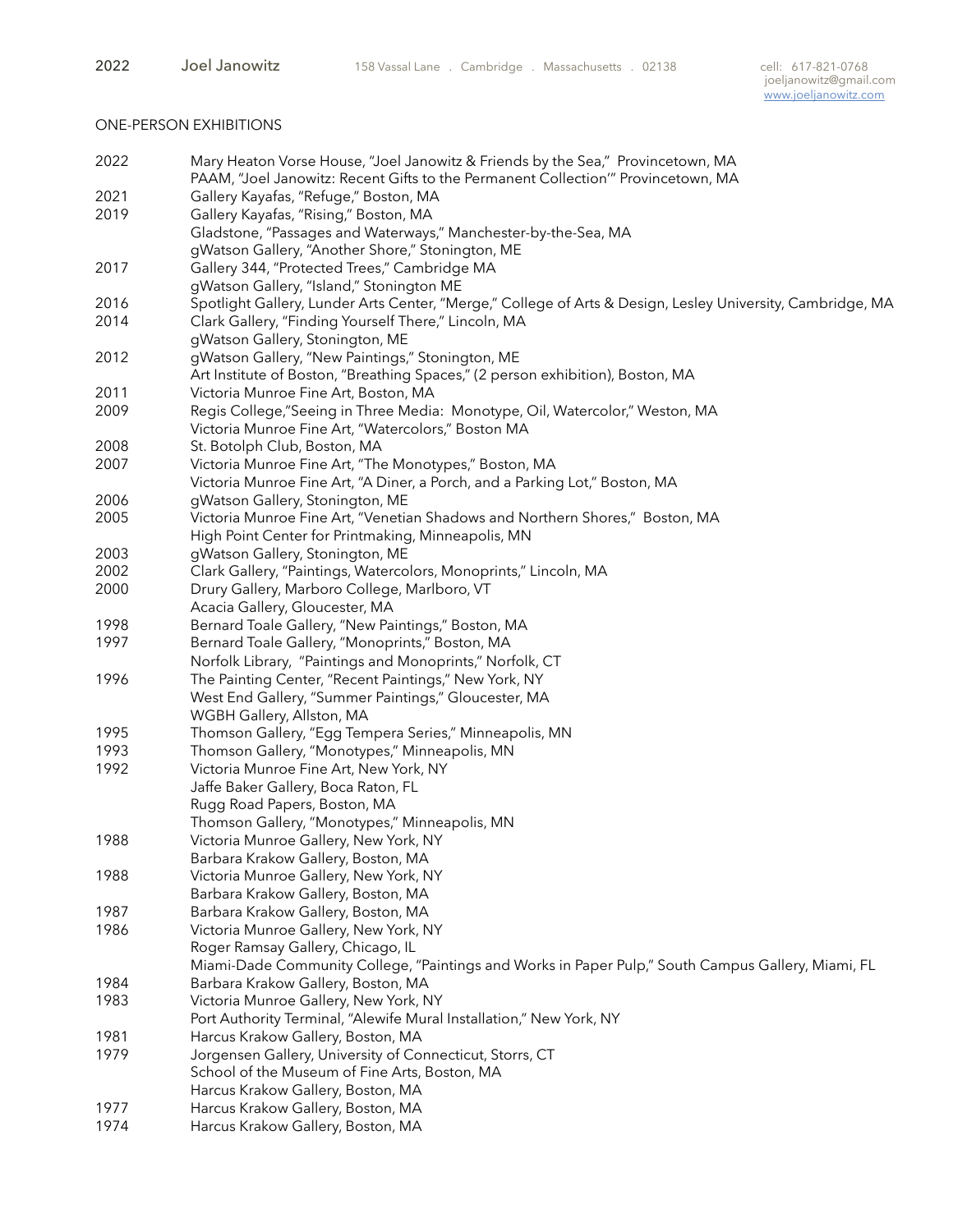# SELECTED GROUP EXHIBITIONS

| 2022  | Schoolhouse Gallery, "Joel Janowitz and Philip Malicoat," Provincetown, MA                                 |
|-------|------------------------------------------------------------------------------------------------------------|
| 2021  | Minneapolis Institute of Art, "The Contemporary Print: 20 Years at Highpoint Editions" Oct 9 - Jan 9, 2022 |
|       | Concord Art, The 22nd Annual Roddy Juried Exhibition, Concord, MA                                          |
|       | Outside @ Manship A Virtual Exhibition https://sites.google.com/view/outside-at-manship                    |
| 2020  | Cove Street Gallery, "Singular and Serial," Portland, ME                                                   |
|       | gWatson Gallery, Stonington, ME                                                                            |
|       |                                                                                                            |
|       | Schoolhouse Gallery, Provincetown, MA                                                                      |
| 2019  | Northeastern University, Gallery 360, "Figure Focus," Curated by Andrew Fish, Boston, MA                   |
|       | Gallery Kayafas, "Water," Boston, MA                                                                       |
|       | Memory Loves Time: A Group Show for Spring, Schoolhouse Gallery, Provincetown, MA                          |
|       | North Hill Gallery, "Wet" Joel Janowitz and Ilana Manolson," Needham, MA                                   |
|       | Soprafina Gallery, "Singular and Serial," Boston, MA                                                       |
|       | Concord Center for the Visual Arts, "OBSERVATION and IMAGINATION: Works on Paper" Curated by               |
|       | Clifford Ackley, (Curator of Prints and Drawings, MFA), Concord, MA                                        |
| 2018  | Soprafina Gallery, "Ink, Paper, Press: Mixit Print Studio, Selected by Clifford Ackley," Boston, MA        |
|       | Blink Gallery, Lexington, MA                                                                               |
| 2017  | Concord Center for the Visual Arts, "Space as Narrative," Concord, MA                                      |
|       | Clark University, SchiltKamp Gallery, "Water + Color," Worcester, MA                                       |
|       | Schoolhouse Gallery, "Nozkowski, Janowitz, Falcetta, Kincaid, Dyjak, Epp-Carter" Provincetown, MA          |
| 2016  | New Art Center, "Massachusetts Cultural Council Fellows," Newton, MA                                       |
| 2015  | Hopkins Center for the Arts, "The Fine Print: Artwork from Highpoint Editions," Hopkins, MN                |
|       | Schoolhouse Gallery, Mark Adams/ Adam Davies/ Joel Janowitz/ Ellen Rich Provincetown, MA                   |
|       | gWatson Gallery, Stonington, ME                                                                            |
|       | Minneapolis Institute of Art, "The Nature of Nature," Minneapolis, MN                                      |
| 2014  | University Gallery, UMass Lowell, "Singularity: The Unique Print, Lowell MA                                |
| 2013  | Schoolhouse Gallery, "5 Artists," Provincetown, MA                                                         |
|       | Cantor Art Gallery, Holy Cross, "reThink Ink: 25 years at the Mixit Print Studio," Worcester, MA           |
|       | Soprafina Gallery, "Printmakers Exhibition," Boston, MA                                                    |
|       | Boston University, "2013 North American Print Biennial," Boston, MA                                        |
|       | Art Institute of Boston, "Centennial Faculty Exhibition," Cambridge, MA                                    |
|       | Boston Public Library, "The Art Institute of Boston: Celebrating 100 Years," Boston, MA                    |
| 2012  | Boston Public Library, "Rethink Ink," Boston, MA                                                           |
|       | University of New Orleans, St. Claude Gallery, New Orleans, LA                                             |
|       | Victoria Munroe Fine Art, "Paintings and Drawings," Boston, MA                                             |
|       | French Cultural Center, "The Par Avion Project," Boston MA // City Hall, Strasbourgh, France               |
|       |                                                                                                            |
| 2011. | Minneapolis Institute of Arts, "Highpoint Editions–Decade One," Minneapolis, MN                            |
|       | Bellagio Gallery of Fine Art, "A Sense of Place: Landscapes from Monet to Hockney," Las Vegas, NV          |
|       | Victoria Munroe Fine Art, "Paintings, Drawing, Sculpture," Boston, MA                                      |
|       | South Street Gallery, "About the Sea," Greenport, NY                                                       |
|       | Soprafina Gallery, "Prints Exhibition," Boston, MA                                                         |
|       | Concord Art Association, "State of Art: MA Cultural Council Fellows and Finalists," Concord MA             |
|       | Hingham Shipyard Gallery, "MCC Fellows," South Shore Art Center, Hingham, MA                               |
| 2010  | Nagoya/Boston Museum of Fine Arts, "Changing Soil: Contemporary Landscape Painting," Nagoya, Japan         |
|       | Danforth Museum, "Community of Artists," Framingham, MA                                                    |
|       | Victoria Munroe Fine Art, "Paintings and Work on Paper," Boston, MA                                        |
|       | Huntsville Museum of Art, "thINK: 2010 Boston Printmakers Members Exhibition," Huntsville, Al              |
|       | Buena Vista University, "thINK: The Blue Section," Storm Lake, IA                                          |
|       | ArtStrand, "Headjam," Provincetown, MA                                                                     |
|       | Lehman Art Center, "Robert Townsend: Master Printmaker," Brooks School, North Andover, MA                  |
| 2009  | Victoria Munroe Fine Art, "New Work, New Walls," Boston, MA                                                |
|       | Concord Art Association, "The Unique Print," Concord MA                                                    |
| 2008  | Victoria Munroe Fine Art, "Now & Then," Boston, MA                                                         |
|       | Victoria Munroe Fine Art, "Ten Artists Ten Walls," Boston, MA                                              |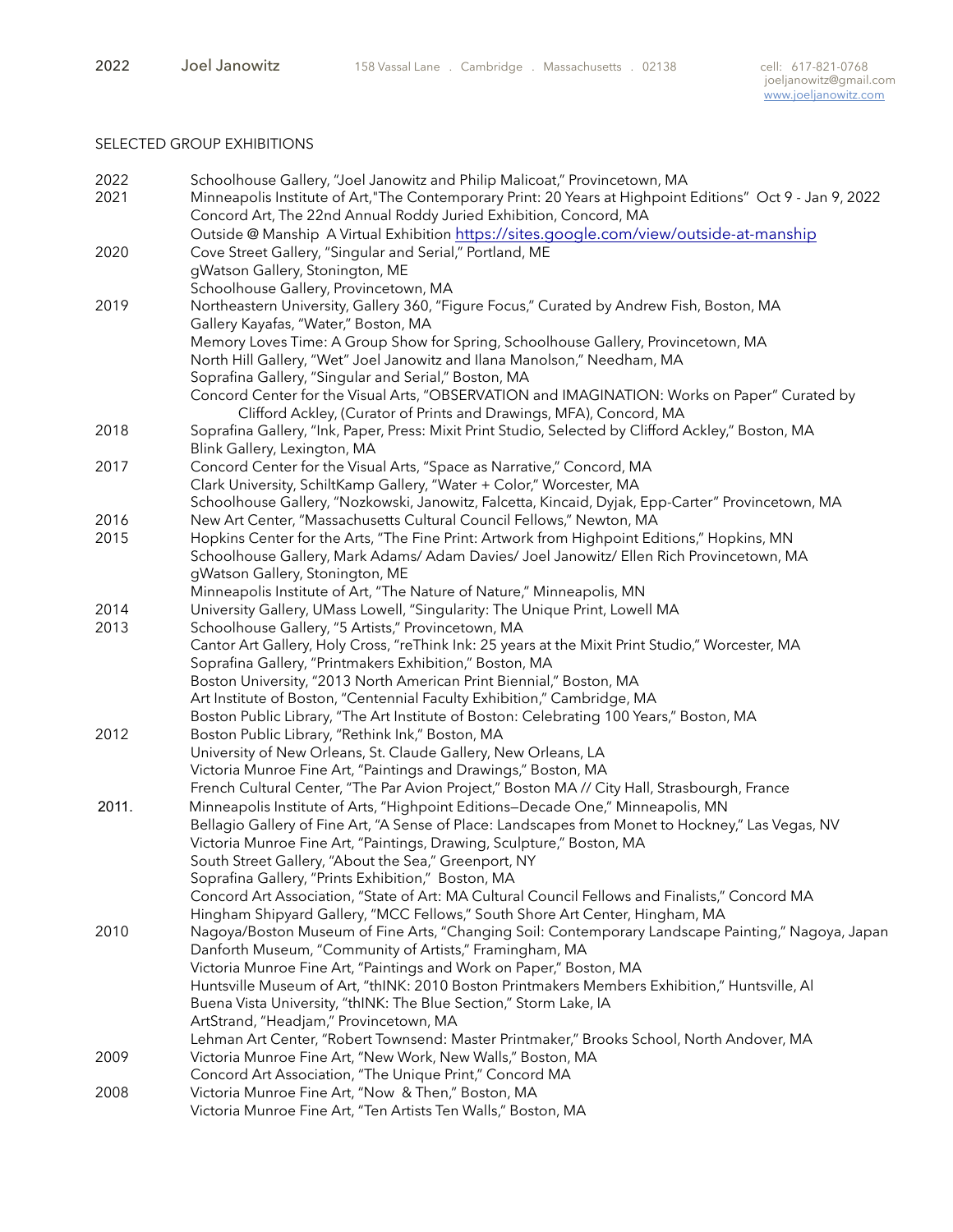| 2007 | Victoria Munroe Fine Art, "Observing the Natural World," Boston, MA                                       |
|------|-----------------------------------------------------------------------------------------------------------|
|      | Hudson D. Walker Gallery, Fine Arts Work Center, Provincetown, MA                                         |
| 2006 | DeCordova Museum, "Recent Print Acquisitions-The Workshop Portfolios," Lincoln, MA                        |
|      | Regis College, "Drama of Scale," Weston, MA                                                               |
|      | Victoria Munroe Fine Art, "Presence," Boston, MA                                                          |
| 2005 | Davis Museum, "Extended Boundaries," Wellesley College, Wellesley, MA                                     |
|      | Fine Arts Work Center, "Mass Art MFA Program Faculty Exhibition," Provincetown, MA                        |
|      | Naga Gallery, "Whatever Meredyth Wants," Boston, MA                                                       |
|      | 808 Gallery at Boston University, "Boston Printmakers 2005 North American Print Exhibition,"              |
|      | Boston, MA                                                                                                |
| 2004 | Minneapolis Institute of Arts, "Recent Acquisitions," Minneapolis, MN                                     |
|      | Jewett Art Center Gallery, Wellesley College, "Visiting Faculty Exhibition," Wellesley, MA                |
| 2003 | Museum of Fine Arts, "Visions and Revisions: Art on Paper Since 1960," Boston, MA                         |
|      | Art Complex Museum, "Rotations: Recent Acquisitions," Duxbury, MA                                         |
|      | Rose Art Museum, Brandeis University, Selections from the Permanent Collection, Waltham, MA               |
|      | University Gallery, University of Wisconsin, "Two Years of Prints from High Point Center for Printmaking, |
|      | La Crosse, WI                                                                                             |
| 2002 | The Drawing Center, "25th Anniversary Benefit Selections Exhibition," New York, NY                        |
|      | Rose Art Museum, Brandeis University, Recent Acquisitions, Waltham, MA                                    |
|      | Rose Art Museum, Brandeis University, "The Figurative Tradition," Waltham, MA                             |
|      | g. Watson Gallery, "Gallery Artists," Stonington, ME                                                      |
|      | South Shore Art Center, "Present Company: Visiting Artists," Cohasset, MA                                 |
| 2001 | Minneapolis Institute of Arts, "Contemporary Work on Paper: 1990-2000," Minneapolis, MN                   |
|      | Boston University, "Workshop Traditions: Printmaking in Boston since 1960," Boston, MA                    |
|      | Wiggin Gallery, Boston Public Library, "Proof in Print," Boston, MA                                       |
|      | Virginia Lynch Gallery, "First of the Season," Tiverton, RI                                               |
| 2000 | Rose Art Museum, Brandeis University, "Visual Memoirs," Waltham, MA                                       |
|      | Fine Arts Work Center, "Summer Faculty Show," Provincetown, MA                                            |
|      | g. Watson Gallery, Stonington, ME                                                                         |
| 1999 | The Carnegie Gallery, "Connoisseurs," Cincinnati, OH                                                      |
|      | DNA Gallery, "Escape," Provincetown, MA                                                                   |
|      | School of the Museum of Fine Arts, "Faculty Exhibition," Boston, MA                                       |
|      | Fine Arts Work Center, "Summer Faculty Show," Provincetown, MA                                            |
|      | g. Watson Gallery, "Prints from R. E. Townsend Studio," Stonington, ME                                    |
|      | School of the Museum of Fine Arts, "A Special Tribute to Stephen D. Paine," Boston, MA                    |
|      | Bernard Toale Gallery, "Greatest Hits," Boston, MA                                                        |
| 1998 | Herter Gallery, University of Massachusetts Amherst, "1998 University of Massachusetts National Print     |
|      | Competition," Amherst, MA                                                                                 |
|      | Acacia Gallery, "August Show," Gloucester, MA                                                             |
| 1997 | Bakalar Gallery, Massachusetts College of Art, "North American Print Exhibition," Boston, MA              |
|      | Fuller Gallery, Boston University, "Shifting Grounds: A Dialogue in Prints," Boston, MA                   |
| 1995 | Rose Art Museum, Brandeis University, "The Herbert W. Plimpton Collection of Realist Art," Waltham, MA    |
|      | Minneapolis Institute of Art, "Recent Acquisitions, Works on Paper," Minneapolis, MN                      |
|      | Virginia Lynch Gallery, "Group Show," Tiverton, RI                                                        |
|      | Icon Contemporary Art, "Landscapes," Brunswick, ME                                                        |
| 1994 | Osaka Foundation of Culture, "Osaka Triennale 1994 - Print," Osaka, Japan                                 |
|      | School of the Museum of Fine Arts, Grossman Gallery, "Visiting Faculty Exhibition 1994," Boston, MA       |
| 1992 | Frumkin Adams Gallery, "Large Scale Drawings," New York, NY                                               |
| 1990 | American Academy and Institute of Arts and Letters, "Academy-Institute Invitational Exhibition of         |
|      | Painting and Sculpture," New York, NY                                                                     |
| 1989 | Tampa Museum of Art, "At the Water's Edge," Tampa, FL Traveled to Center for the Arts, Vero Beach,        |
|      | FL; Virginia Beach Center for the Arts, Virginia Beach, VA; The Arkansas Arts Center, Little Rock, AK     |
|      | DeCordova and Dana Museum, "Explorations in Handmade Paper: A Selection of Work from Rugg                 |
|      | Road," Lincoln, MA                                                                                        |
|      | Maine Coast Artists, "Invitational," Rockport, ME                                                         |
|      | Maine Coast Artists, "From the Garden," Rockport, ME                                                      |
| 1988 | Center for the Arts, "Collectors Choice," Vero Beach, FL                                                  |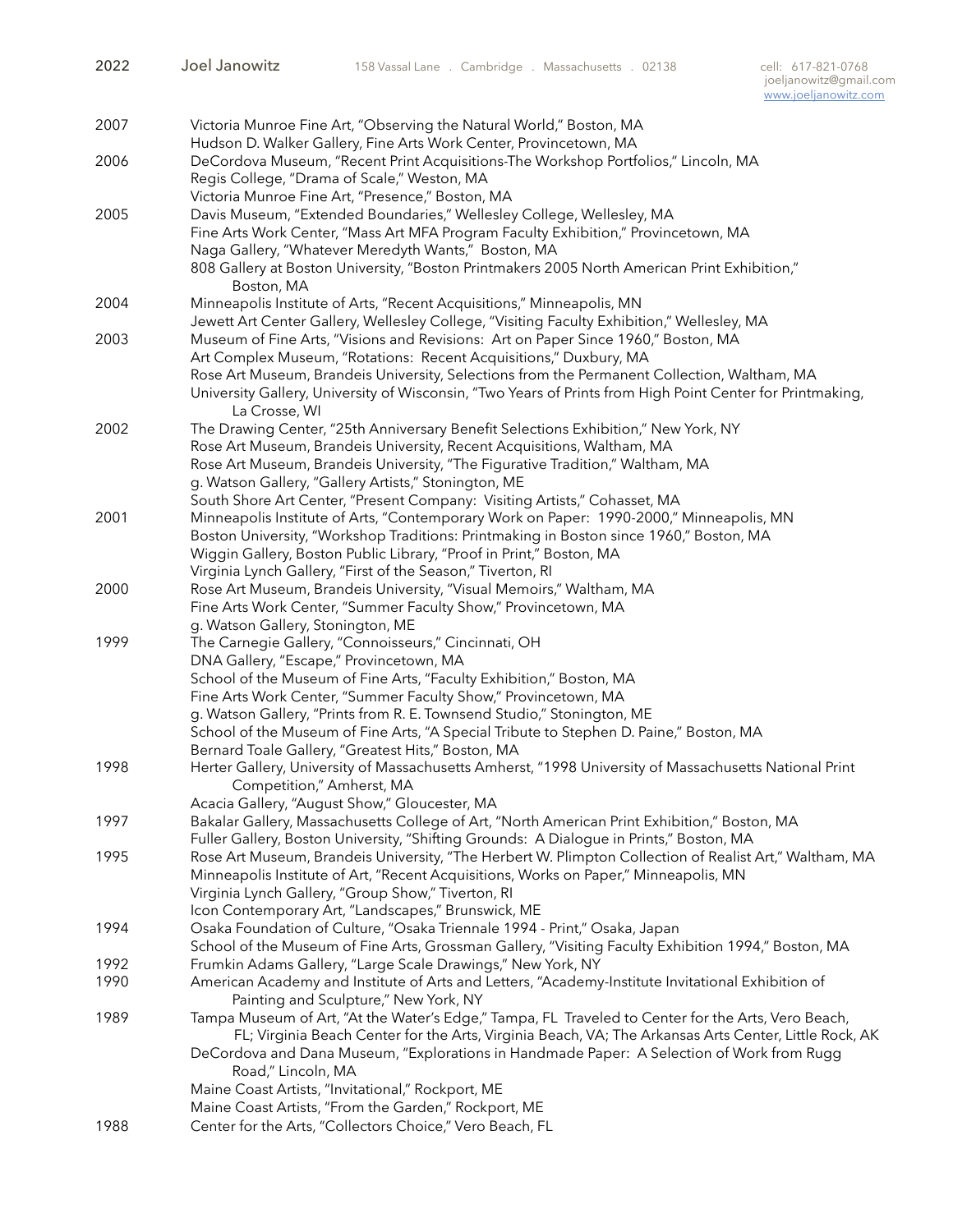|      | Frick Gallery, "Inaugural Exhibition," Belfast, ME                                                                                                                                         |
|------|--------------------------------------------------------------------------------------------------------------------------------------------------------------------------------------------|
| 1987 | American Academy and Institute of Arts and Letters, "Hassam Fund Purchase Exhibition 1987," New<br>York, NY                                                                                |
|      | National Academy of Design, "Realism Today: American Drawings from the Rita Rich Collection,"<br>New York, NY                                                                              |
|      | American Express Company, "Handmade Paper," World Financial Tower, New York, NY<br>(through auspices of the Museum of Modern Art)                                                          |
| 1986 | Museum of Fine Arts, "Boston Collects: Contemporary Painting and Sculpture," Boston, MA                                                                                                    |
|      | Frumkin Gallery, "First Impressions, Recent Monotypes by 15 Artists," New York, NY                                                                                                         |
|      | Rose Art Museum, Brandeis University, "Selected 20th Century Paintings," Waltham, MA                                                                                                       |
| 1985 | Museum of Fine Arts, "Recent Paintings and Sculpture, 1944-1984" Boston, MA                                                                                                                |
|      | Worcester Art Museum, "Gifts from the Sidney Rose Collection," Worcester, MA                                                                                                               |
|      | Cohen Arts Center, Tufts University, "Boston Painting from the Last Decade; The Collection of Donald                                                                                       |
|      | and Jeanne Stanton," Medford, MA                                                                                                                                                           |
| 1984 | Colby College Museum of Art, "Call and Response: Art on Central America," curator-Lucy Lippard,<br>Waterville, ME                                                                          |
|      | Victoria Munroe Gallery, "A Sense of Place," New York, NY                                                                                                                                  |
|      | Danforth Museum, "Watercolor on a Grand Scale," Framingham, MA                                                                                                                             |
|      | Weintraub Gallery, "Monotypes," New York, NY                                                                                                                                               |
| 1983 | The Drawing Center, "Selections 21," New York, NY                                                                                                                                          |
|      | Victoria Munroe Gallery, "Inaugural Exhibition," New York, NY                                                                                                                              |
|      | Barbara Krakow Gallery, "Inaugural Exhibition," Boston, MA                                                                                                                                 |
| 1982 | Museum of Fine Arts, "A Private Vision: Contemporary Art from the Graham Gund Collection," Boston, MA                                                                                      |
|      | Hayden Gallery, Massachusetts Institute of Technology, "Urban Visions," Cambridge, MA                                                                                                      |
|      | Wellesley College Museum, Wellesley College, "Faculty Show," Wellesley, MA                                                                                                                 |
|      | Rose Art Museum, Brandeis University, "The Herbert W. Plimpton Collection of Realist Art," Waltham, MA<br>Freeport-McMoran Inc. "Inside Spaces" Art lending Service Exhibition by MOMA, NY |
|      | Boston Athenaeum, "Contemporary American Realism: Drawings," Boston, MA                                                                                                                    |
|      |                                                                                                                                                                                            |
| 1980 | Brooklyn Museum, "American Drawing in Black and White: 1970-1980," Brooklyn, NY<br>American Academy and Institute of Arts and Letters, "Hassam Fund Purchase Exhibition 1980," NY, NY      |
|      | Hayden Gallery, Massachusetts Institute of Technology, "Arts on the Line," Cambridge, MA                                                                                                   |
|      | Phoenix Art Museum, "Visitors to Arizona 1846-1980," Phoenix, AZ                                                                                                                           |
|      | University of New Hampshire, "Images in Landscape: The Last Decade," Durham, NH                                                                                                            |
|      | Philadelphia College of Art, Philadelphia, PA; Photokina, Bonn, W. Germany; Light West, Los Angeles, CA;                                                                                   |
|      | Tucson Museum of Art, Tucson, AZ; International Museum of Photography at George Eastman                                                                                                    |
|      | House, Rochester, NY: "20"x24" Light"                                                                                                                                                      |
|      | Danforth Museum, "Directions in Realism: Boston," Framingham, MA                                                                                                                           |
| 1979 | Hayden Gallery, Massachusetts Institute of Technology, "Focusing on Faces: Three Artists Working with                                                                                      |
|      | Large Format Polaroids," Cambridge, MA (Jim Dine, Chuck Close, Joel Janowitz)                                                                                                              |
|      | Boston Atheneum, "Four Painters," Boston, MA                                                                                                                                               |
|      | Rose Art Museum, Brandeis University, "Art of the State," Waltham, MA                                                                                                                      |
|      | Vision Gallery, "Photographs by Painters," Boston, MA                                                                                                                                      |
|      | Light Gallery, "20 x 24" Polaroid Photographs," New York, NY                                                                                                                               |
| 1977 | Wellesley College Museum, "Wellesley Greenhouse: Janowitz, Kumler, Mazur," Wellesley, MA                                                                                                   |
|      | Boston University, "Still Lifes," Boston, MA                                                                                                                                               |
| 1976 | Museum of Fine Arts, "Boston Watercolor Today," Boston, MA                                                                                                                                 |
| 1975 | Institute of Contemporary Art, "Boston 200 Bicentennial Collection," Boston, MA                                                                                                            |
| 1974 | Santa Barbara Museum of Art, "Recent Works by Master of Fine Arts Graduates of UCSB," Santa Barbara CA                                                                                     |
| 1973 | Whitney Museum of American Art, "Whitney Biennial," New York, NY                                                                                                                           |
|      | Museum of Fine Arts, "Boston Collects Boston," Boston, MA                                                                                                                                  |
|      | DeCordova Museum, "New Talent/New England," Lincoln, MA                                                                                                                                    |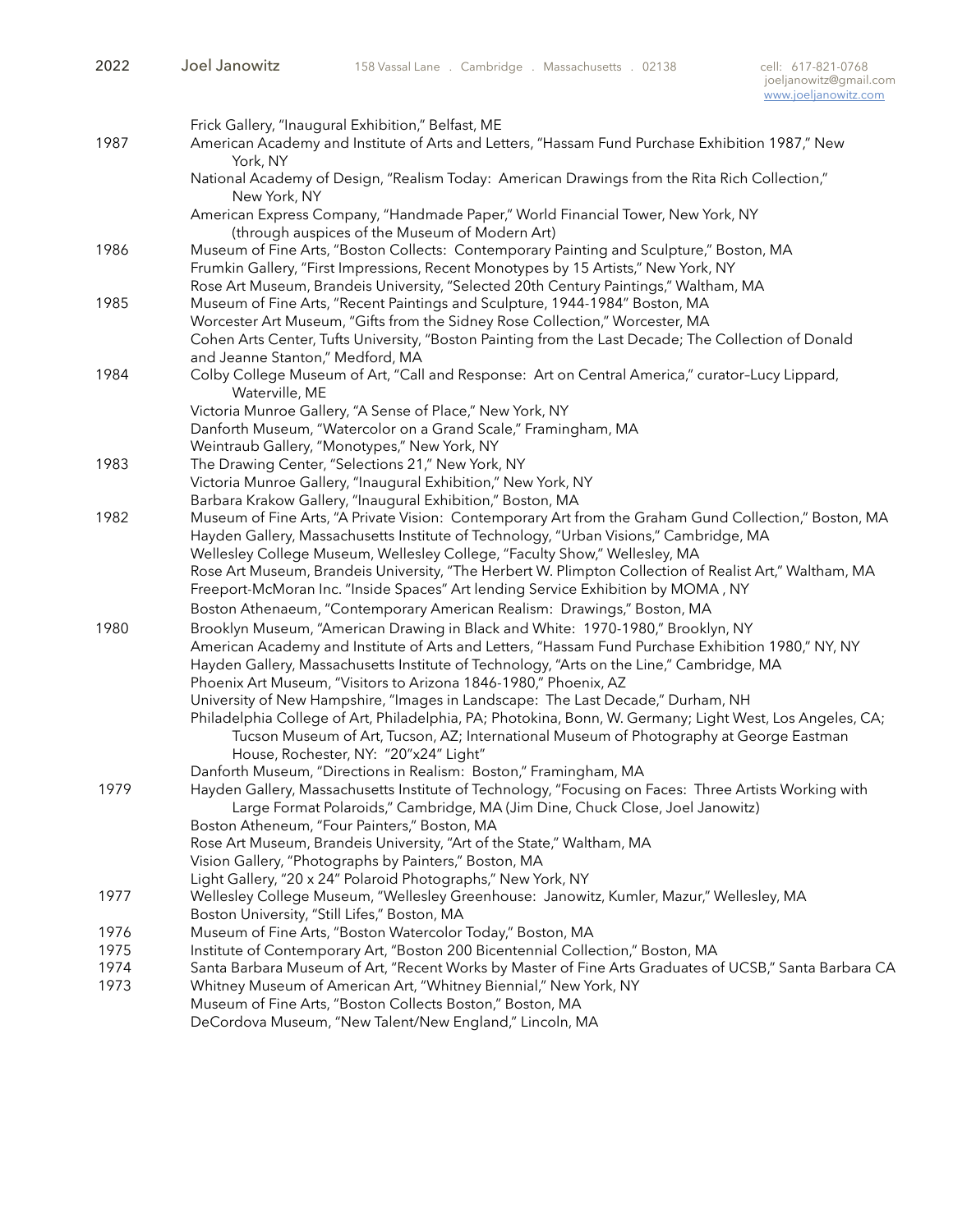#### SELECTED PUBLIC COLLECTIONS

 Aidekman Art Center, Tufts University, Medford, MA Art Complex Museum at Duxbury, Duxbury, MA Boston Public Library, Boston, MA Brooklyn Museum, Brooklyn, NY Brown University, Providence, RI Colby College, Waterville, ME Currier Museum of Art, Manchester, NH Davis Museum, Wellesley College, Wellesley, MA Davison Art Center, Wesleyan University, Middletown, CT DeCordova Museum, Lincoln, MA Farnsworth Art Museum, Rockland, ME Fogg Museum, Harvard University, Cambridge, MA Massachusetts Institute of Technology, Cambridge, MA Metropolitan Museum of Art, New York, NY Miami-Dade Community College, Miami, FL Minneapolis Institute of Arts, Minneapolis, MN Museum of Art and Archaeology—University of Missouri, Columbia, MO Museum of Fine Arts, Boston, MA New York Public Library, New York, NY Provincetown Art Association and Museum (PAAM), Provincetown, MA Rose Art Museum, Brandeis University, Waltham, MA University of California, Santa Barbara, CA Whitney Museum of American Art, New York, NY Worcester Art Museum, Worcester, MA Yale University Art Gallery, New Haven, CT

#### SELECTED AWARDS

| 2021    | Concord Art, The 22nd Annual Roddy Juror's Prize, Concord, MA                             |
|---------|-------------------------------------------------------------------------------------------|
| 2020    | Manship Artist Residency, Artist Fellow, Gloucester, MA                                   |
| 2016    | Massachusetts Cultural Council, Artist Fellowship, Painting                               |
| 2013    | 2013 John Simon Guggenheim Fellowship in Painting                                         |
| 2008    | Massachusetts Cultural Council, Artist Fellowship, Painting                               |
| 2005    | Faculty Award, Wellesley College, Wellesley, MA                                           |
|         | North American Print Biennial, Juror's Commendation, Boston, MA                           |
| 1988    | New York Foundation for the Arts, Artist's Fellowship, NY                                 |
| 1987/80 | American Academy and Institute of Arts and Letters, Hassam and Speicher Fund Purchase, NY |
| 1982/76 | National Endowment for the Arts, Artist's Fellowship, Washington, DC                      |
| 1982    | Millay Colony for the Arts, Resident, Austerlitz, NY                                      |
| 1979    | The Artists Foundation, Artist's Fellowship, MA (now Massachusetts Cultural Council)      |
| 1979    | Blanche E. Colman Award, Boston, MA                                                       |
|         | Arts on the Line, Mural commission for the Alewife MBTA, Cambridge, MA                    |
| 1975    | Bicentennial Painting Commission, Boston, MA                                              |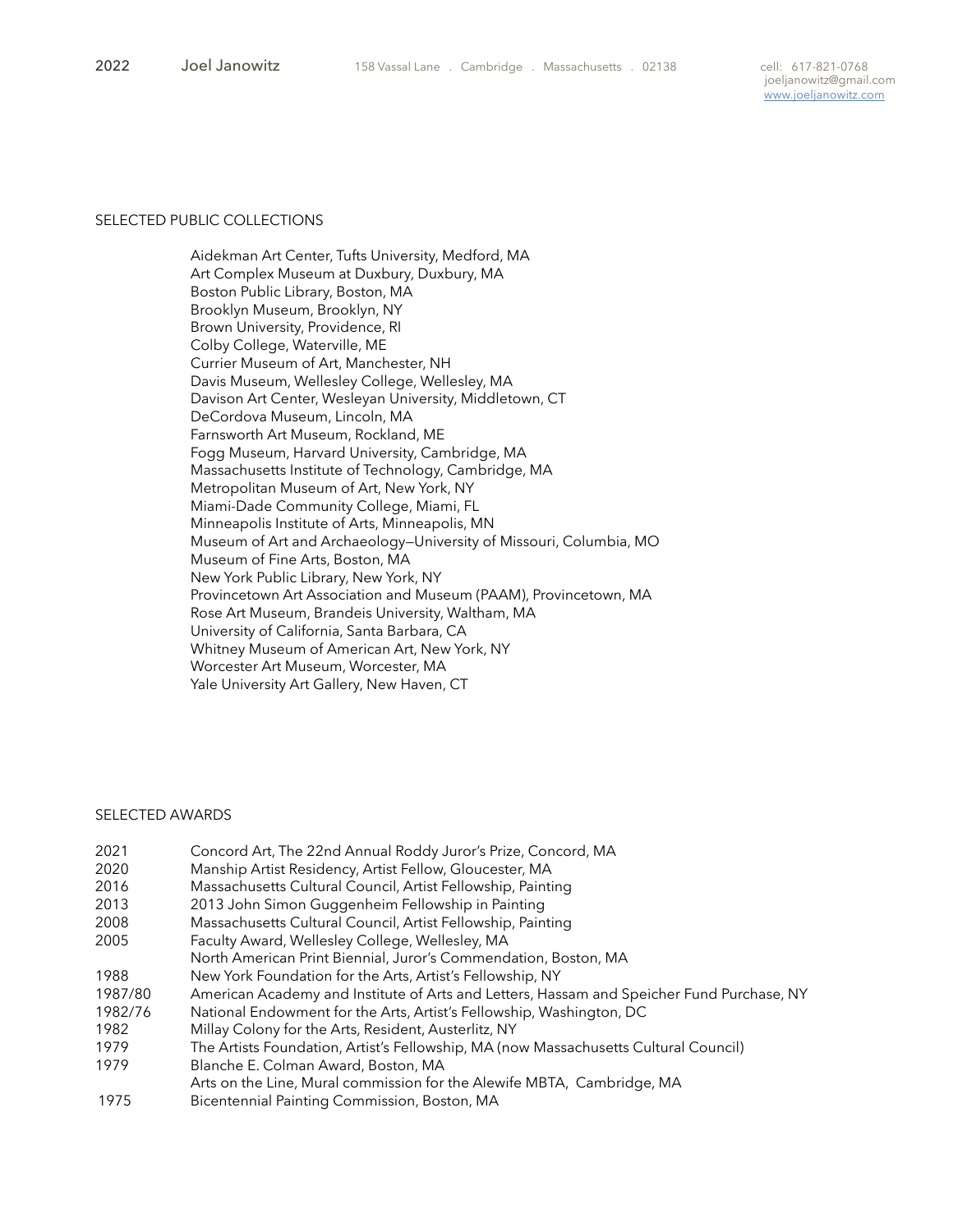Massachusetts Arts and Humanities Foundation, Inc, Creative Artist Services Fellowship, Boston, MA (now Massachusetts Cultural Council)

## TEACHING EXPERIENCE

| 2018-2020 | Provincetown Fine Arts Work Center, Provincetown, MA (Watercolor Workshop)      |
|-----------|---------------------------------------------------------------------------------|
| 2015      | Lesley University College of Art and Design (LUCAD), Visiting Artist            |
| 2013      | Art Institute of Boston, Visiting Artist                                        |
| 2012      | Art Institute of Boston, Artist in Residence                                    |
| 2003-2010 | Wellesley College, Wellesley, MA, Assistant Professor                           |
| 2006-2010 | MassArt/Fine Arts Work Center Low Residency MFA program                         |
| 1999-2014 | Provincetown Fine Arts Work Center, Provincetown, MA (Watercolor Workshop)      |
| 2002      | University of Colorado, Boulder, CO, Summer Session, Visiting Faculty           |
| 1994-2000 | School of the Museum of Fine Arts, Boston, MA, Visiting Faculty                 |
| 1999      | Art New England Summer Workshops, Bennington, VT (Still Life Painting)          |
| 1994-1998 | Harvard University, Cambridge, MA, Summer Session, Instructor                   |
| 1997-1998 | Clark University, Worcester, MA, Part Time Lecturer in Studio Art               |
| 1997      | Princeton University, Princeton, NJ, Lecturer in Visual Arts                    |
| 1996-1997 | Montserrat College of Art, Beverly, MA, Instructor                              |
| 1993      | Museum of Fine Arts, Boston, MA, (Watercolor Master Class)                      |
| 1993      | Rugg Road Papers and Prints, Somerville, MA, (Monotype Workshop)                |
| 1990      | The Cooper Union, New York, NY, Spring Semester, Instructor                     |
| 1985      | School of the Museum of Fine Arts, Boston, MA, Spring Semester, Visiting Artist |
| 1983      | Art New England Summer Workshop, Northfield, MA, Instructor                     |
| 1981      | Wellesley College, Wellesley, MA, Fall Semester, Visiting Artist                |
| 1980-1981 | Harvard University, Cambridge, MA, Summer Session, Instructor                   |
| 1979-1980 | Boston College, Newton, MA, Instructor                                          |
| 1977      | Brown University, Providence, RI, Fall Semester, Visiting Assistant Professor   |
| 1973-1975 | Brown University, Providence, RI, Assistant Professor                           |
| 1972-1973 | DeCordova Museum, Lincoln, MA, Instructor                                       |